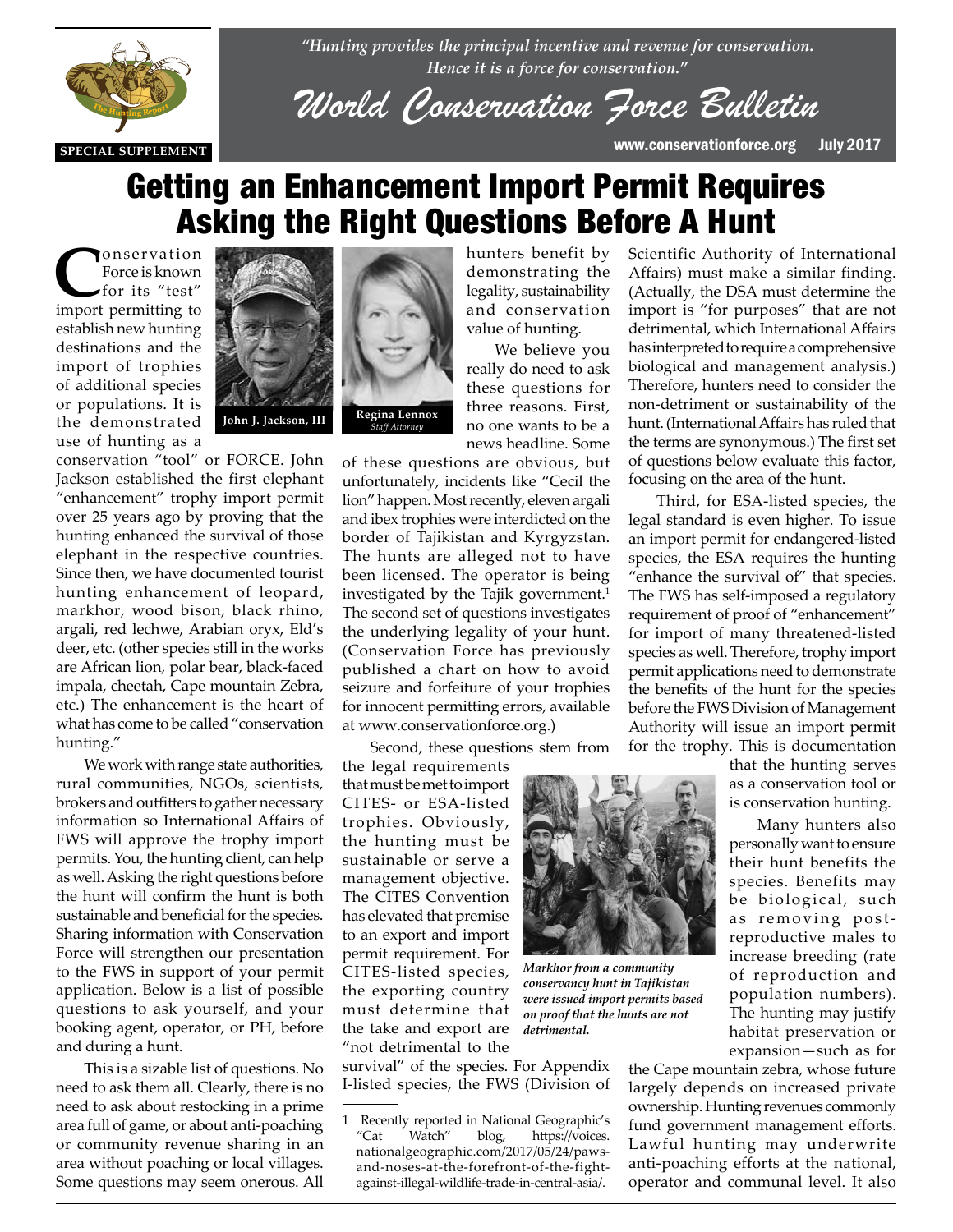## *World Conservation Force Bulletin*

provides meat and many other benefits to rural communities that incentivize conservation practices and even increase tolerance of dangerous animals. The questions below are intended to evaluate these types of benefits.

Having this information empowers a hunter to respond to critics. Imagine you are on a flight. You chat with your seatmate. He asks why you are going to that place. You tell him—you're going to hunt a lion, or a zebra, or a markhor, etc. Your seatmate frowns. He hates "trophy hunting," and thinks it is a horrible,

wasteful thing. How do you respond?

Having done your diligence, you offer far more than a basic argument about hunting benefits. You provide specifics. Does your seatmate know the area you are hunting is as large as Yosemite National Park? That it invests x-dollars each year in anti-poaching,

and company scouts arrested x-number of poachers last year? That the hunting operator employs x-number of rural residents in a country with over 70% unemployment? That the local village did not kill a lion last year that had eaten a half-dozen cattle because of the school the hunting operator is building, and the compensation the operator paid out to the cattle owners? Or, does he know the area you are hunting is managed by a local tribal system that employs residents as game guards (x-number of them now)? These local residents obtain x-dollars per year—80% of the funds—from limited, sustainable hunting? Does he know this system has saved a species of wild goat from near extinction?

Put simply, if you ask the right questions, you are more than a hunter. You are a hunter-conservationist. You know your contribution will make a positive difference for the future of the species and hunting destination. Your diligence and decision-making now will pave the way for population growth, further sustainable use, and support better trophies in the future.

#### Potential questions about legality

Incidents like that in Tajikistan underscore the importance of checking and re-checking your hunt paperwork. Potential questions include: Does the PH have your license in hand? Is each shooter individually licensed or permitted? (Generally, license privileges are not transferable among family or party members.) Does the area of the hunt match the area identified in the license? Is this the same area where you intended to hunt (and checked the sustainability of the hunt)? Is a quota in this area still available for use? Is the quota required to be noted on the license—and is it? Does the operator/PH's name and all

dates match the details of your hunt? Are there any questionable typos, omissions, etc.? Is the issuing entity the appropriate entity to issue hunting licenses in the country/region?

In a similar vein, make sure to ask about other regulations that could apply to your trophy. Are there sex, age or size limits on lawful

or exportable trophies such as length of tusk, horn curl length, body length, weight of antlers or tusks, etc.

#### Potential questions about non-detriment

Population numbers are a big part of the sustainability assessment, but they are not the only component. It is also important to know where the numbers came from, and what criteria are being used to determine the quota, as all of this must be explained to the FWS. Potential questions include: What is the population of the species in the hunt location? How is this estimate determined? Are there regular surveys or some other way of establishing the population level and trend? How reliable is this monitoring? What is the species' recent population trend? Is it at least stable in the hunt area? Ask for a copy of the most recent population survey and perhaps, the number of trophy age and sex.

What entity or authority sets the lawful hunting quota? What is the quota? What factors are considered in setting it? Are other offtakes (e.g., poaching, problem animal control) included in the computation/calculation? Is the quota area-based? How is it set relative to the population trend/growth rate and population goals?



**SPECIAL SUPPLEMENT**

*World Conservation Force Bulletin*

EDITOR/WRITER John J. Jackson, III

PUBLISHER Barbara Crown

Copyright ©2017 by UnivOps Holdings, ISSN 1052-4746. This bulletin on hunting-related conservation matters is published periodically free of charge for subscribers to The Hunting Report, 12182 SW 128 Street, Miami, FL 33186. All material contained herein is provided by famed wildlife and hunting attorney John J. Jackson, III with whom The Hunting Report has formed a strategic alliance. The purpose of the alliance is to educate the hunting community as well as pro-advocacy of hunting to ask about<br> **The Hunting communities.** More broadly, the alliance will also<br> **THE THE HUNTING REPORTANG REPORT**<br> **THE HUNTING REPORTANG REPORTANG REPORT**<br> **THE REPORTANG REPORTANG REPORT**<br> **THE REPORTANG REPORTANG REPORT** seek to open up new hunting opportunities worldwide and ward off attacks on currently available opportunities. For more information on Conservation Force and/or the nits on lawful services available through Jackson's alliance with The ush as longth Hunting Report, write: Hunting Report, write:

> Conservation Force 3240 South I-10 Service Road West, Suite 200 Metairie, LA 70001 Tel. 504-837-1233 Fax 504-837-1145 www.ConservationForce.org

For reprints of this bulletin or permission to reproduce it and to inquire about other publishing-related matters, write:

The Hunting Report 12182 SW 128 Street Miami, FL 33186 Tel. 1-800-272-5656 Fax 305-253-5532

*Remember to favor Conservation Force's Corporate Sponsors:*







www.hornady.com



ripcordtravelprotection.com

*The leaders in their fields.*



*serve as a test for import permits for that range nation's lion population.*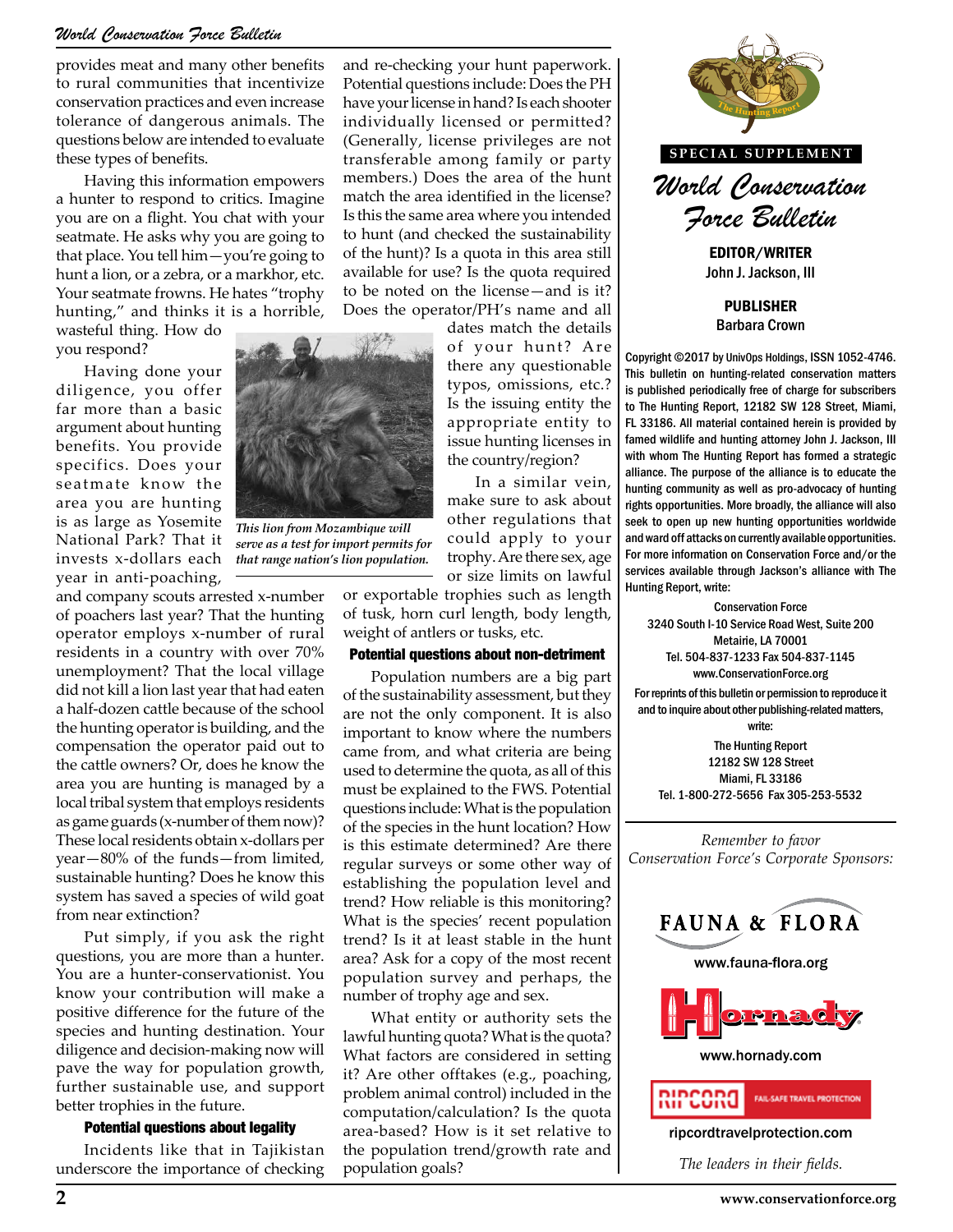Is there a management plan for the species? Is there a coordinator and or implementing committee? Ask for a copy-you may find it fascinating.

If you can obtain any documentation of the population monitoring and quotasetting, that information can significantly assist the permit application process by giving us hard documentation to provide to the FWS.

#### Potential questions about enhancement

The benefits of a hunt vary by species, country, area and type of management system. The questions below will not apply in every context. Different types of land ownership or tenure will raise different questions—the benefits from a wood bison hunt in Canada and a lion hunt in Mozambique will obviously differ. But you may wish to ask about the hunting's contributions and the operator's investment in the species' survival.

Potential questions include: How long has the operator or PH been in business? How long in this particular area or block? Ask for a copy of the concession agreement. Was this always a hunting/wildlife area, or was it used for something else? Is the operator current in any required reporting to the local or national wildlife authority? Ask for a copy of the last periodic operator report to the wildlife authority. What fees does the operator pay to the national wildlife authority for this hunt or species?

Does the operator invest in any habitat or population development efforts (e.g., digging boreholes in dry climates, replanting in an area that has been cleared for agriculture, grading or burning to improve the cover, or restocking species)? Has the revenue from hunting encouraged the operator to stock any additional species, or increase the population of a species? Does the operator manage the species in any way?

How is the poaching controlled? What is the operator's commitment to anti-poaching? Does the company maintain a scout team? How are they trained and equipped? How often do they patrol? Who pays for these scouts? Does the operator contribute towards national or local law enforcement efforts? How? Does the operator contribute towards local community anti-poaching efforts or village rangers? How? Does the operator contribute to anti-poaching in any other ways (e.g., aerial surveillance, informer rewards, etc.)?

Are there rural communities in the area or nearby? What is the operator's commitment to community employment and investment? Is this contractual, or voluntary? Are there any agreements related to this species? (Get a copy.) What are the community's rights with respect to the hunting area? Do local communities participate in any of the decision-making in the area that will instill a proprietary interest in the species or responsible habitat stewardship?

How big is the camp staff? Are they local people?

Does the operator share revenues or fees with the community? What is the percentage rate and amount? Does the company have a policy of contributing any specific amount of funds to local villages? How is the contribution made in cash or as projects? What are examples of recent projects? Does the operator contribute any hunted meat to local villages?

Does the operator assist local villages with any problem animal deterrence or control? How? How often? Does the operator maintain a compensation fund for damage to crops or livestock (or people!) caused by dangerous game? What are examples of recent disbursements? Are there issues with livestock grazing in this concession? How does the operator deal with this?

If you obtain useful information, please share it with Conservation Force. Hunters know that hunting is a conservation tool. But much of the world does not. We need to document this fact to satisfy regulators. But we also need to share this information to educate those who do not understand the essential conservation role that lawful hunting plays in many range nations.

### Check Your FWS-issued Permits for Errors!

In the past few months, Conservation Force has found errors in at least five import permits issued by the US Fish & Wildlife Service (FWS). The errors have included using the wrong permit form, listing a different country than where the trophy was taken, and writing an incorrect date of the hunt. Be sure to check your FWS import permit carefully once it issues! The FWS will revise a permit for free if the error is on their end. Simply submit a form 3-200-52.<sup>2</sup>

2 https://www.fws.gov/forms/3-200-52.pdf

In May, PH<br>
Theunis Botha<br>
was attacked and<br>
killed by elephant n M a y , P H Theunis Botha was attacked and in Gwayi Valley Conservancy in Zimbabwe. A number of cows charged. One cow knocked Theunis down, and a second was pressing him into



*Theunis Botha was a husband and* 

In Memoriam of Theunis Botha

was shot to end the attack.

What is clear is that PETA posted its twisted version of the death, and its followers posted offensive, derisive, insensitive comments. PETA opportunistically hopes that the story "compels other safari leaders to start shooting

animals with cameras," but of course, had this father of five been carrying a camera he would nonetheless still be dead. The following is what his friends composed and read at his funeral.

#### Theunis Botha Eulogy

Imagine a wilderness area in Africa where hunters pay to hunt. Whereas nothing gets wasted, let's be clear that they are not hunting because they are hungry, they hunt because they love hunting.

Imagine the animals they pay to hunt are old males and they view these as trophies. The money they pay to hunt these trophies sustains this area and without which, the wildlife would be lost to poaching.